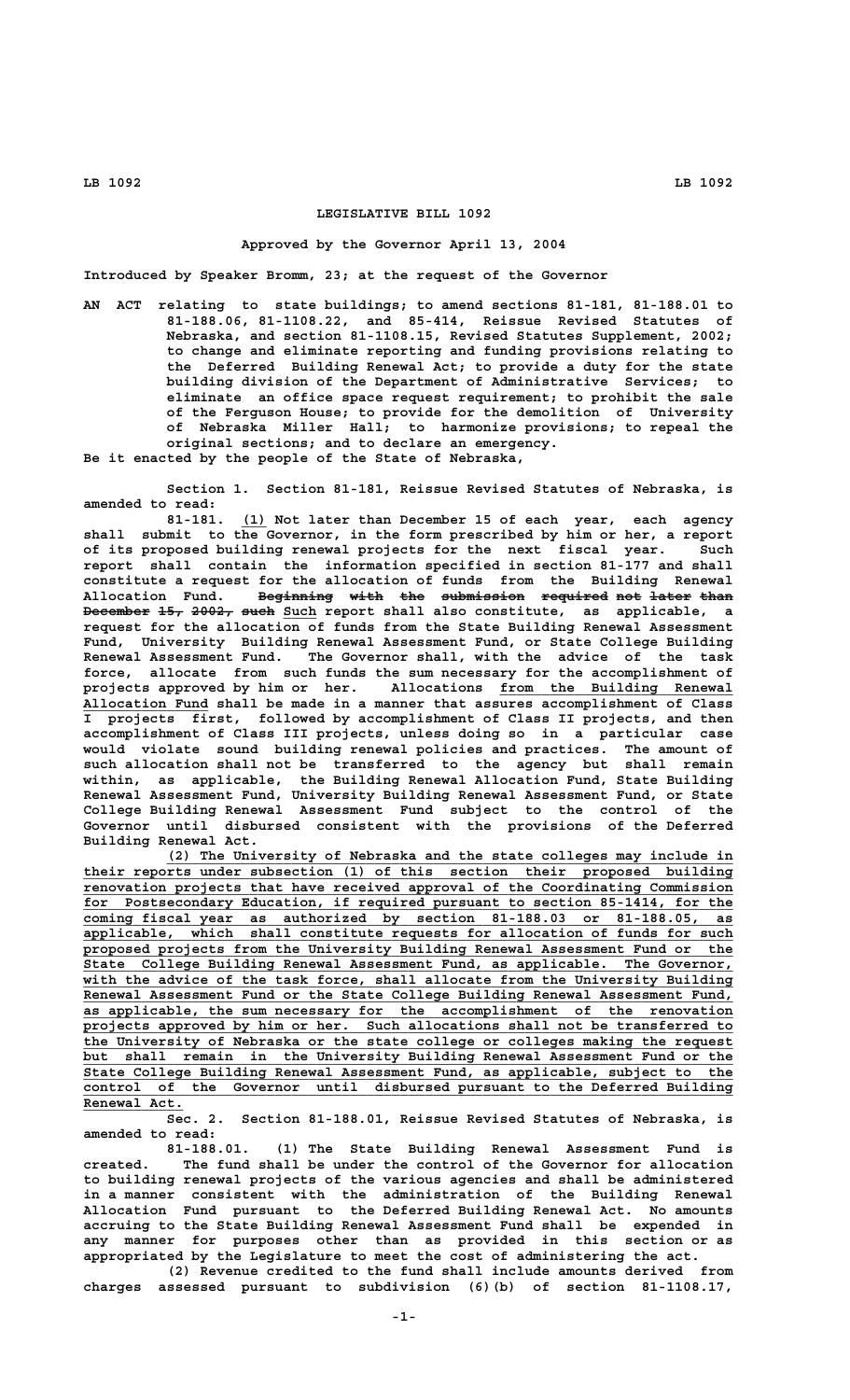**depreciation charges remitted pursuant to section 81-188.02, and such other revenue as may be incident to the administration of the fund.**

**(3) Amounts appropriated from the fund shall be expended to conduct renewal work as defined in section 81-173 and to complete other improvements incident to such renewal work as deemed necessary or appropriate by the task force. From amounts accruing to the fund as the result of depreciation charges assessed pursuant to subdivision (6)(b) of section 81-1108.17, expenditures for capital improvements shall be limited to improvements to only those facilities for which such charges have been assessed and remitted. From amounts accruing to the fund as the result of depreciation charges assessed pursuant to section 81-188.02, expenditures for capital improvement projects shall be limited to exclude (a) capital improvement projects relating to facilities, structures, or buildings owned, leased, or operated by the (i) University of Nebraska, (ii) Nebraska state colleges, (iii) Department of Aeronautics, (iv) Department of Roads, (v) Game and Parks Commission, or (vi) Board of Educational Lands and Funds and (b) capital improvement projects relating to facilities, structures, or buildings for which depreciation charges are assessed pursuant to subdivision (6)(b) of section 81-1108.17. For each fiscal year, task force allocations from amounts accruing to the fund pursuant to section 81-188.02 shall not exceed the total of such revenue credited to the fund in the preceding fiscal year, except that if no revenue from depreciation charge assessments was credited to the fund in the preceding fiscal year, allocations shall not exceed fifty percent of revenue credited to the fund in the last preceding fiscal year in which depreciation charge assessments were credited to the fund.**

**(4) Any money in the fund available for investment shall be invested by the state investment officer pursuant to the Nebraska Capital Expansion Act and the Nebraska State Funds Investment Act.**

 $\left\{\frac{5}{5}\right\}$  The State Treasurer shall transfer one million nine hundred forty-seven thousand one hundred dollars from the State Building Renewal **Assessment Fund to the Nebraska Capital Construction Fund within five days —————————— ———— —— ——— ———————— ——————— ———————————— ———— —————— ———— ——— after January 1, 2003. ————— ——————— —— —————**

 $\left\{\leftarrow\right\}$  The State Treasurer shall transfer one million nine hundred **forty-seven thousand one hundred dollars from the State Building Renewal ——————————— ———————— ——— ——————— ——————— ———— ——— ————— ———————— ———————** Assessment Fund to the Nebraska Capital Construction Fund within five days **after May 1, 2003. ————— ——— —— —————**

**Sec. 3. Section 81-188.02, Reissue Revised Statutes of Nebraska, is amended to read:**

**81-188.02. (1) For purposes of this section, capital improvement project means (a) construction of a new facility, structure, or building, (b) construction of additions to an existing facility, structure, or building, (c) renovation of an existing facility, structure, or building if the total project cost of such renovation represents not less than fifteen percent of the value of the existing facility, structure, or building as determined by the Department of Administrative Services, (d) purchase of an existing facility, structure, or building, and (e) acquisition of a facility, structure, or building through means of conveyance other than sale and purchase.**

**(2) Beginning with the fiscal year that commences subsequent to the calendar year in which has occurred substantial completion of a capital improvement project as defined in subdivisions (1)(a) through (1)(c) of this section or acquisition of a capital improvement project as defined in subdivisions (1)(d) and (1)(e) of this section, the department shall assess a capital improvement depreciation charge to the agency maintaining ownership or control of the related facility, structure, or building and shall assess such charge for each fiscal year thereafter, except that no depreciation charges shall be assessed or paid pursuant to this section for the period beginning ———— \_\_\_\_ July 1, 2003, and ending June 30, 2004 2005, and depreciation charges in the amount of one-half of the amount otherwise assessed pursuant to this section** shall be assessed and paid for the period beginning July 1, 2004 2005, and  **———— \_\_\_\_ ending June 30, 2005 2007.**

**(3) The annual depreciation charge for a capital improvement project as defined in subdivisions (1)(a) through (1)(c) of this section shall be computed as two percent of the total project cost of the capital improvement project. The annual depreciation charge for a capital improvement project as defined in subdivision (1)(d) of this section shall be computed as two percent of the greater of the purchase price or the value, as determined by the department, of the capital improvement project at the time of acquisition. The annual depreciation charge for a capital improvement project as defined in subdivision (1)(e) of this section shall be computed as two percent of the value, as determined by the department, of the capital improvement project at the time of acquisition. The department may assess the charge annually or in**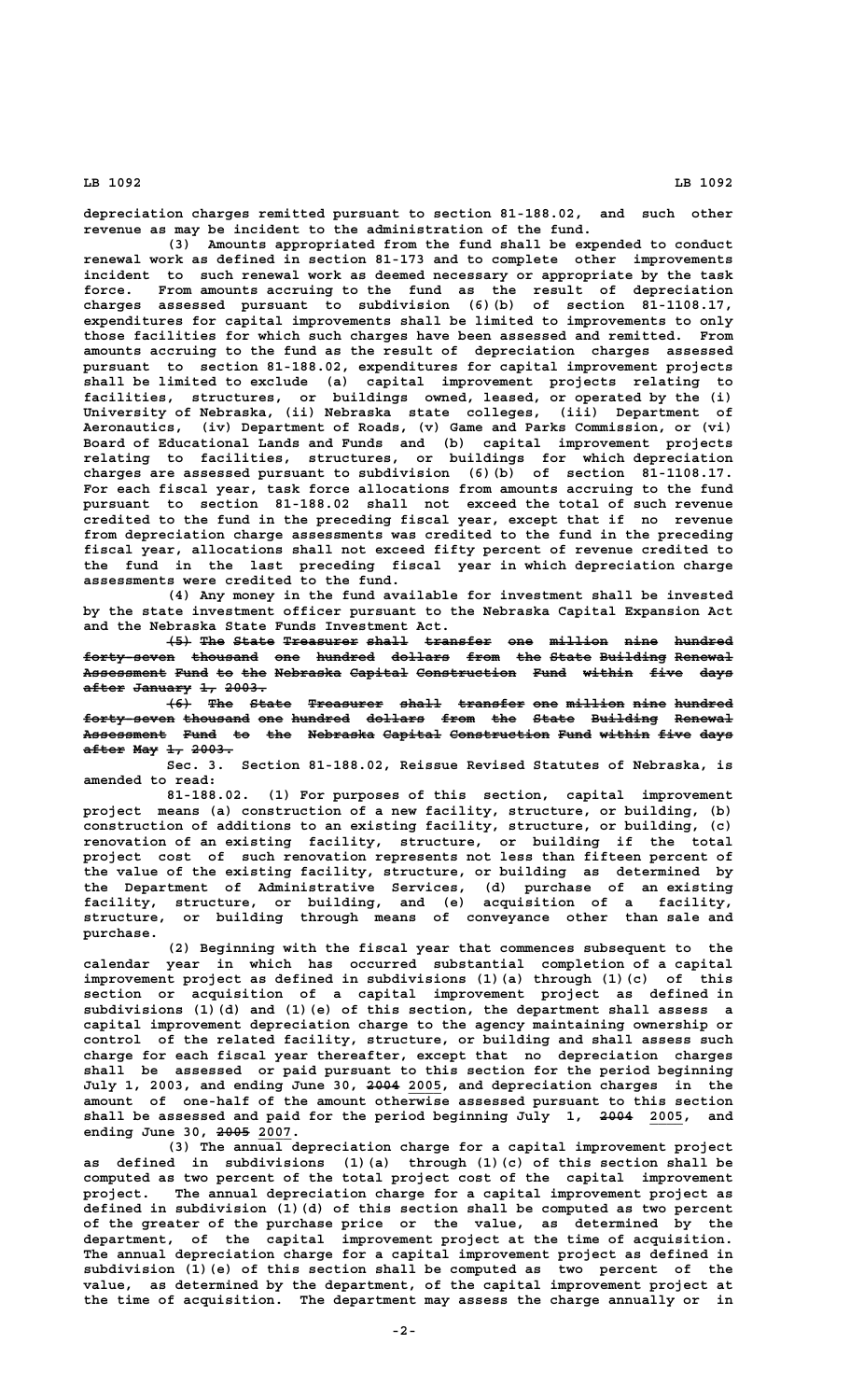**monthly, quarterly, or semiannual installments.**

**(4) Depreciation charges shall not be assessed pursuant to this section for capital improvement projects relating to facilities, structures, or buildings owned, leased, or operated by the: (i) University of Nebraska; (ii) Nebraska state colleges; (iii) Department of Aeronautics; (iv) Department of Roads; (v) Game and Parks Commission; or (vi) Board of Educational Lands and Funds or to other buildings or grounds owned, leased, or operated by the State of Nebraska which are specifically exempted by the Department of Administrative Services because the assessment of such depreciation charges would result in the ineligibility for federal funding or would result in hardship on an agency, board, or commission due to other exceptional or unusual circumstances. Depreciation charges shall not be assessed pursuant to this section for capital improvement projects relating to facilities, structures, or buildings of which the department is custodian pursuant to section 81-1108.17 and for which charges are assessed pursuant to subdivision (6)(b) of such section.**

**(5) Payment of depreciation charges assessed pursuant to this section shall be remitted to the State Treasurer for credit to the State Building Renewal Assessment Fund.**

**Sec. 4. Section 81-188.03, Reissue Revised Statutes of Nebraska, is amended to read:**

**81-188.03. (1) The University Building Renewal Assessment Fund is created. The fund shall be under the control of the Governor for allocation \_\_\_\_\_\_\_\_\_\_\_\_\_\_\_\_\_\_\_\_\_\_\_\_\_\_\_\_\_\_\_\_\_\_\_\_\_\_ to building renewal projects and to building renovation projects of the** University of Nebraska. <del>and shall</del> <del>be administered in a manner consistent with</del> **administration of the Building Renewal Allocation Fund pursuant to the —————————————— —— ——— ———————— ——————— —————————— ———— ———————— —— ——— Deferred Building Renewal Act.** No amounts accruing to the University Building **Renewal Assessment Fund shall be transferred to any other fund and no amounts accruing to the fund shall be expended in any manner for purposes other than as provided in this section or as appropriated by the Legislature to meet the**  $cost$  of administering the aet Deferred Building Renewal Act.

**(2) Revenue credited to the fund shall include amounts derived from depreciation charges remitted pursuant to section 81-188.04 and such other revenue as may be incident to the administration of the fund.**

**(3) Amounts appropriated from the fund shall be expended to conduct** renewal work as defined in section 81-173, to conduct renovation work, and to **complete other improvements incident to such renewal or renovation work as \_\_\_\_\_\_\_\_\_\_\_\_\_\_ deemed necessary or appropriate by the task force. Expenditures from the fund for capital improvements shall be limited to exclude expenditures for capital improvement projects relating to facilities, structures, or buildings from which revenue is derived and pledged for the retirement of revenue bonds issued under sections 85-403 to 85-411. For each fiscal year, task force allocations from the fund shall not exceed total revenue credited to the fund in the preceding fiscal year, except that if no revenue from depreciation charge assessments was credited to the fund in the preceding fiscal year, allocations shall not exceed fifty percent of revenue credited to the fund in the last preceding fiscal year in which depreciation charge assessments were credited to the fund.**

**(4) Any money in the fund available for investment shall be invested by the state investment officer pursuant to the Nebraska Capital Expansion Act and the Nebraska State Funds Investment Act.**

 **\_\_\_\_\_\_\_\_\_\_\_\_\_\_\_\_\_\_\_\_\_\_\_\_\_\_\_\_\_\_\_\_\_\_\_\_\_\_\_\_\_\_\_\_\_\_\_\_\_\_\_\_\_\_\_\_\_\_\_\_\_\_\_\_\_\_\_\_ (5) For purposes of this section, renovation work means work to \_\_\_\_\_\_\_\_\_\_\_\_\_\_\_\_\_\_\_\_\_\_\_\_\_\_\_\_\_\_\_\_\_\_\_\_\_\_\_\_\_\_\_\_\_\_\_\_\_\_\_\_\_\_\_\_\_\_\_\_\_\_\_\_\_\_\_\_\_\_\_\_\_\_\_\_\_\_ replace the interior or exterior systems of an existing building to \_\_\_\_\_\_\_\_\_\_\_\_\_\_\_\_\_\_\_\_\_\_\_\_\_\_\_\_\_\_\_\_\_\_\_\_\_\_\_\_\_\_\_\_\_\_\_\_\_\_\_\_\_\_\_\_\_\_\_\_\_\_\_\_\_\_\_\_\_\_\_\_\_\_\_\_\_\_ accommodate changes in use of building space or changes in programmatic need** for building space.

**Sec. 5. Section 81-188.04, Reissue Revised Statutes of Nebraska, is amended to read:**

**81-188.04. (1) For purposes of this section, capital improvement project means (a) construction of a new facility, structure, or building, (b) construction of additions to an existing facility, structure, or building, (c) renovation of an existing facility, structure, or building if the total project cost of such renovation represents not less than fifteen percent of the value of the existing facility, structure, or building as determined by the Department of Administrative Services, (d) purchase of an existing facility, structure, or building, and (e) acquisition of a facility, structure, or building through means of conveyance other than sale and purchase.**

**(2) Beginning with the fiscal year that commences subsequent to the calendar year in which has occurred substantial completion of a capital improvement project by the University of Nebraska as defined in subdivisions (1)(a) through (1)(c) of this section or acquisition of a capital improvement project by the University of Nebraska as defined in subdivisions (1)(d) and**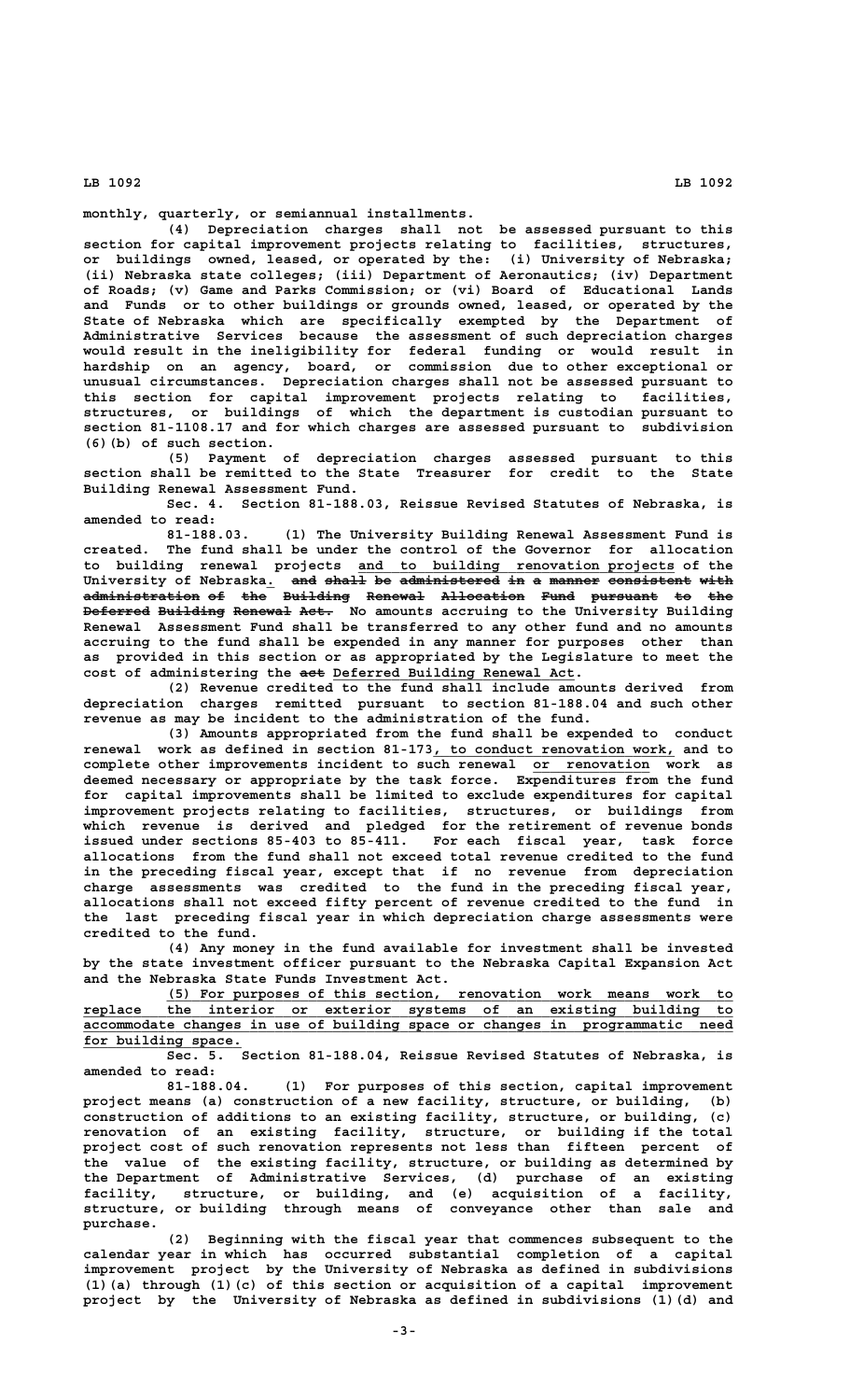**(1)(e) of this section, the department shall assess a capital improvement depreciation charge to the Board of Regents of the University of Nebraska and shall assess such charge for each fiscal year thereafter, except that no depreciation charges shall be assessed or paid pursuant to this section for** the period beginning July 1, 2003, and ending June 30, <del>2004</del> 2005, and **depreciation charges in the amount of one-half of the amount otherwise assessed pursuant to this section shall be assessed and paid for the period ———— \_\_\_\_ ———— \_\_\_\_ beginning July 1, 2004 2005, and ending June 30, 2005 2007.**

**(3) The annual depreciation charge for a capital improvement project as defined in subdivisions (1)(a) through (1)(c) of this section shall be computed as two percent of the total project cost of the capital improvement project. The annual depreciation charge for a capital improvement project as defined in subdivision (1)(d) of this section shall be computed as two percent of the greater of the purchase price or the value, as determined by the department, of the capital improvement project at the time of acquisition. The annual depreciation charge for a capital improvement project as defined in subdivision (1)(e) of this section shall be computed as two percent of the value, as determined by the department, of the capital improvement project at the time of acquisition. The department may assess the charge annually or in monthly, quarterly, or semiannual installments.**

**(4) Depreciation charges shall not be assessed pursuant to this section for capital improvement projects relating to facilities, structures, or buildings from which revenue is derived and pledged for the retirement of revenue bonds issued under sections 85-403 to 85-411.**

**(5) Payment of depreciation charges assessed pursuant to this section shall be remitted to the State Treasurer for credit to the University Building Renewal Assessment Fund.**

**Sec. 6. Section 81-188.05, Reissue Revised Statutes of Nebraska, is amended to read:**

**81-188.05. (1) The State College Building Renewal Assessment Fund is created. The fund shall be under the control of the Governor for \_\_\_\_\_\_\_\_\_\_\_\_\_\_\_\_\_\_\_\_\_\_\_\_\_\_\_\_\_\_\_\_\_\_ allocation to building renewal projects and building renovation projects of** the Nebraska state colleges. and shall be administered in a manner consistent with the administration of the Building Renewal Allocation Fund pursuant to the Deferred Building Renewal Act. No amounts accruing to the State College **Building Renewal Assessment Fund shall be transferred to any other fund and no amounts accruing to the fund shall be expended in any manner for purposes other than as provided in this section or as appropriated by the Legislature** to meet the cost of administering the act Deferred Building Renewal Act.

**(2) Revenue credited to the fund shall include amounts derived from depreciation charges remitted pursuant to section 81-188.06 and such other revenue as may be incident to administration of the fund.**

**(3) Amounts appropriated from the fund shall be expended to conduct** renewal work as defined in section 81-173, to conduct renovation work, and to complete other improvements incident to such renewal or renovation work as **deemed necessary or appropriate by the task force. Expenditures from the fund for capital improvements shall be limited to exclude expenditures for capital improvement projects relating to facilities, structures, or buildings from which revenue is derived and pledged for the retirement of revenue bonds issued under sections 85-403 to 85-411. For each fiscal year, task force allocations from the fund shall not exceed total revenue credited to the fund in the preceding fiscal year, except that if no revenue from depreciation charge assessments was credited to the fund in the preceding fiscal year, allocations shall not exceed fifty percent of revenue credited to the fund in the last preceding fiscal year in which depreciation charge assessments were credited to the fund.**

**(4) Any money in the fund available for investment shall be invested by the state investment officer pursuant to the Nebraska Capital Expansion Act and the Nebraska State Funds Investment Act.**

 **\_\_\_\_\_\_\_\_\_\_\_\_\_\_\_\_\_\_\_\_\_\_\_\_\_\_\_\_\_\_\_\_\_\_\_\_\_\_\_\_\_\_\_\_\_\_\_\_\_\_\_\_\_\_\_\_\_\_\_\_\_\_\_\_\_\_\_\_ (5) For purposes of this section, renovation work means work to \_\_\_\_\_\_\_\_\_\_\_\_\_\_\_\_\_\_\_\_\_\_\_\_\_\_\_\_\_\_\_\_\_\_\_\_\_\_\_\_\_\_\_\_\_\_\_\_\_\_\_\_\_\_\_\_\_\_\_\_\_\_\_\_\_\_\_\_\_\_\_\_\_\_\_\_\_\_ replace the interior or exterior systems of an existing building to \_\_\_\_\_\_\_\_\_\_\_\_\_\_\_\_\_\_\_\_\_\_\_\_\_\_\_\_\_\_\_\_\_\_\_\_\_\_\_\_\_\_\_\_\_\_\_\_\_\_\_\_\_\_\_\_\_\_\_\_\_\_\_\_\_\_\_\_\_\_\_\_\_\_\_\_\_\_ accommodate changes in use of building space or changes in programmatic need** for building space.

**Sec. 7. Section 81-188.06, Reissue Revised Statutes of Nebraska, is amended to read:**

**81-188.06. (1) For purposes of this section, capital improvement project means (a) construction of a new facility, structure, or building, (b) construction of additions to an existing facility, structure, or building, (c) renovation of an existing facility, structure, or building if the total project cost of such renovation represents not less than fifteen percent of the value of the existing facility, structure, or building as determined by the Department of Administrative Services, (d) purchase of an existing**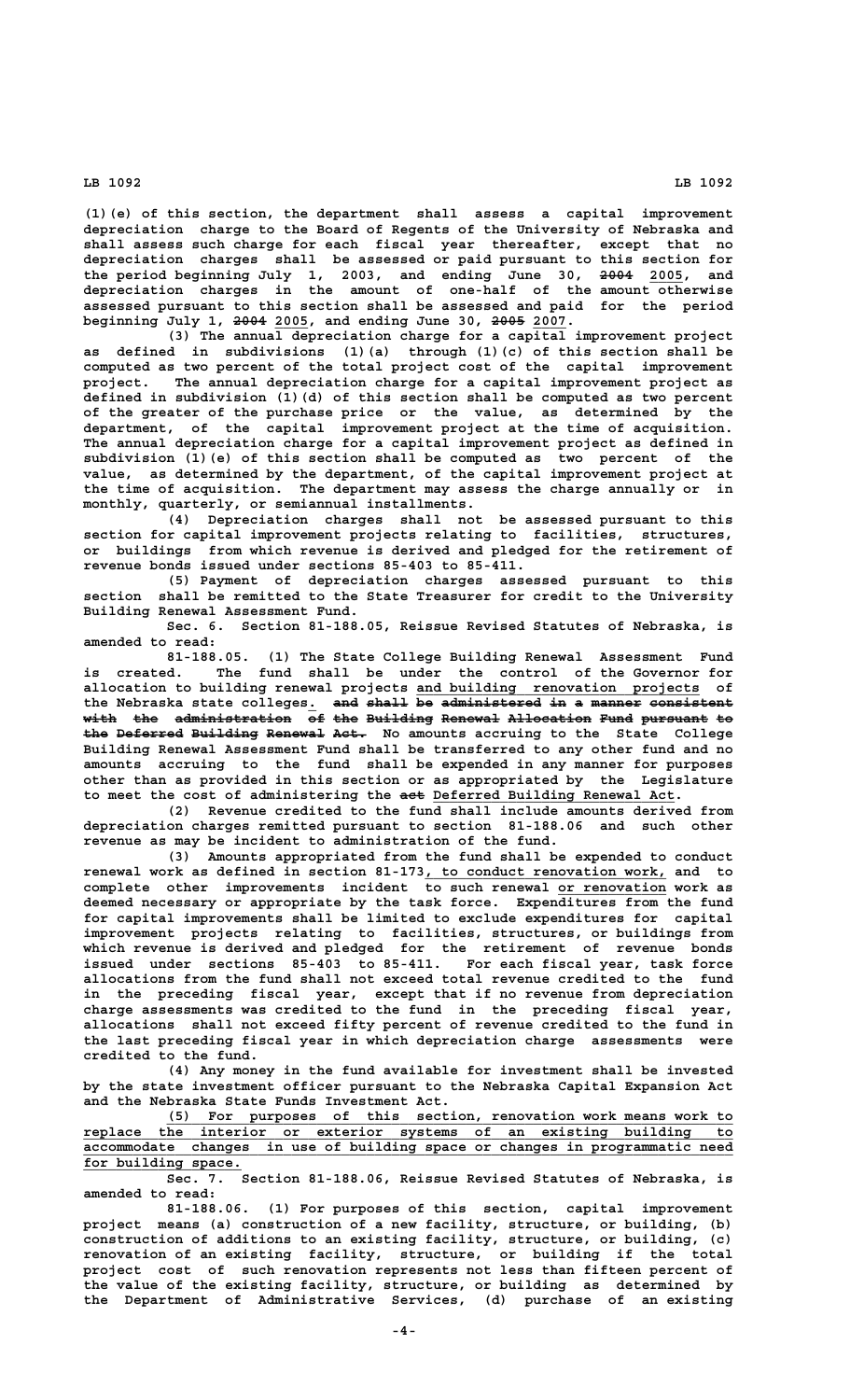**facility, structure, or building, and (e) acquisition of a facility, structure, or building through means of conveyance other than sale and purchase.**

**(2) Beginning with the fiscal year that commences subsequent to the calendar year in which has occurred substantial completion of a capital improvement project by the Nebraska state colleges as defined in subdivisions (1)(a) through (1)(c) of this section or acquisition of a capital improvement project by the Nebraska state colleges as defined in subdivisions (1)(d) and (1)(e) of this section, the department shall assess a depreciation charge to the Board of Trustees of the Nebraska State Colleges and shall assess such charge for each fiscal year thereafter, except that no depreciation charges shall be assessed or paid pursuant to this section for the period beginning ———— \_\_\_\_ July 1, 2003, and ending June 30, 2004 2005, and depreciation charges in the amount of one-half of the amount otherwise assessed pursuant to this section** shall be assessed and paid for the period beginning July 1, 2004 2005, and  **———— \_\_\_\_ ending June 30, 2005 2007.**

**(3) The annual depreciation charge for a capital improvement project as defined in subdivisions (1)(a) through (1)(c) of this section shall be computed as two percent of the total project cost of the capital improvement project. The annual depreciation charge for a capital improvement project as defined in subdivision (1)(d) of this section shall be computed as two percent of the greater of the purchase price or the value, as determined by the department, of the capital improvement project at the time of acquisition. The annual depreciation charge for a capital improvement project as defined in subdivision (1)(e) of this section shall be computed as two percent of the value, as determined by the department, of the capital improvement project at the time of acquisition. The department may assess the charge annually or in monthly, quarterly, or semiannual installments.**

**(4) Depreciation charges shall not be assessed pursuant to this section for capital improvement projects relating to facilities, structures, or buildings from which revenue is derived and pledged for the retirement of revenue bonds issued under sections 85-403 to 85-411.**

**(5) Payment of depreciation charges assessed pursuant to this section shall be remitted to the State Treasurer for credit to the State College Building Renewal Assessment Fund.**

**Sec. 8. Section 81-1108.15, Revised Statutes Supplement, 2002, is amended to read:**

**81-1108.15. (1) The division shall have the primary functions and responsibilities of statewide facilities planning, facilities construction, and facilities administration and shall adopt and promulgate rules and regulations to carry out this section.**

**(2) Facilities planning shall include the following responsibilities and duties:**

**(a) To maintain utilization records of all state-owned, state-occupied, and vacant facilities;**

**(b) To coordinate comprehensive capital facilities planning; (c) To define and review program statements based on space utilization standards;**

**(d) To prepare or review planning and construction documents;**

**(e) To develop and maintain time-cost schedules for capital construction projects;**

**(f) To assist the Governor and the Legislative Fiscal Analyst in the preparation of the capital construction budget recommendations;**

**(g) To maintain a complete inventory of all state-owned, state-occupied, and vacant sites and structures and to review the proposals for naming such sites and structures;**

**(h) To determine space needs of all state agencies and establish space-allocation standards; and**

**(i) To cause a state comprehensive capital facilities plan to be developed.**

**(3) Facilities construction shall include the following powers and duties:**

**(a) To maintain close contact with and inspections of each project so as to assure execution of time-cost schedules and efficient contract performance if such project's total design and construction cost is more than fifty thousand dollars;**

**(b) To perform final acceptance inspections and evaluations; and (c) To coordinate all change or modification orders and progress**

 **payment orders. (4) Facilities administration shall include the following powers and**

 **duties:**

**(a) To serve as state leasing administrator or agent for all**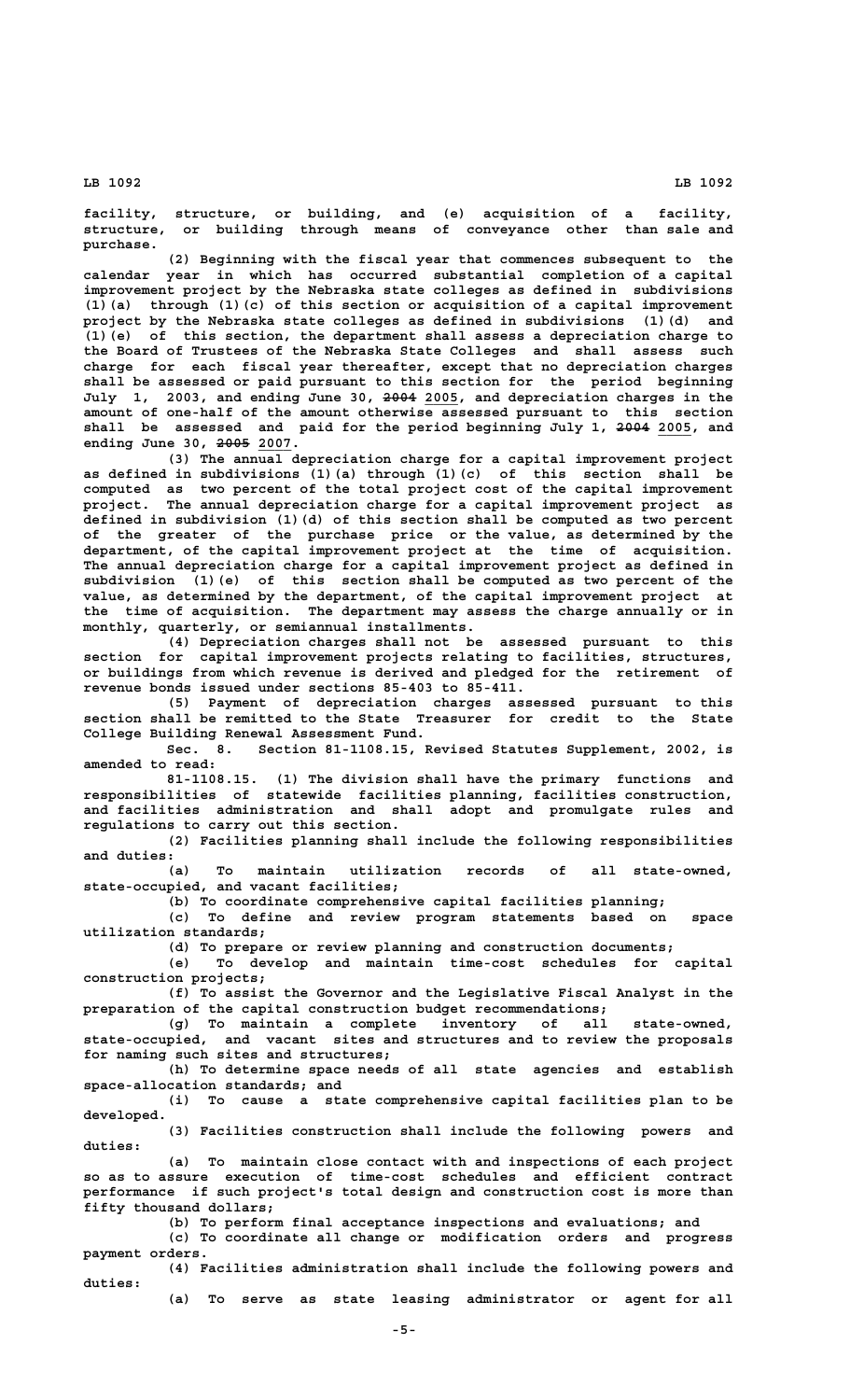**facilities to be leased for use by the state and for all state-owned facilities to be rented to state agencies or other parties subject to section 81-1108.22. The division shall remit the proceeds from any rentals of state-owned facilities to the State Treasurer for credit to the State Building Revolving Fund and the State Building Renewal Assessment Fund;**

**(b) To provide all maintenance, repairs, custodial duties, security, and administration for all buildings and grounds owned or leased by the State of Nebraska except as provided in subsection (5) of this section;**

**(c) To procure and manage office space and assign the remaining office space after the Executive Board of the Legislative Council has made its determination pursuant to subsection (1) of section 81-1108.21;**

**(d) To be responsible for adequate parking and the designation of parking stalls or spaces, including access aisles, in offstreet parking facilities for the exclusive use of handicapped or disabled or temporarily handicapped or disabled persons pursuant to section 18-1737;**

**(e) To ensure that all state-owned, state-occupied, and vacant facilities are maintained or utilized to their maximum capacity or to dispose of such facilities through lease, sale, or demolition;**

 **\_\_\_\_\_\_\_\_\_\_\_\_\_\_\_\_\_\_\_\_\_\_\_\_\_\_\_\_\_\_\_\_\_\_\_\_\_\_\_\_\_\_\_\_\_\_\_\_\_\_\_\_\_\_\_\_\_\_\_\_\_\_\_\_ (f) To report annually to the Appropriations Committee of the \_\_\_\_\_\_\_\_\_\_\_\_\_\_\_\_\_\_\_\_\_\_\_\_\_\_\_\_\_\_\_\_\_\_\_\_\_\_\_\_\_\_\_\_\_\_\_\_\_\_\_\_\_\_\_\_\_\_\_\_\_\_\_\_\_\_\_\_\_\_\_\_\_\_\_\_\_\_ Legislature and the Committee on Building Maintenance regarding the amount of** property leased by the state and the availability of state-owned property for  **\_\_\_\_\_\_\_\_\_\_\_\_\_\_\_\_\_\_\_\_\_\_\_\_\_\_\_\_ the needs of state agencies;**

 **\_\_\_ (g) To report monthly time-cost data on projects to the Governor and the Clerk of the Legislature;**

> **——— \_\_\_ (g) (h) To administer the State Emergency Capital Construction Contingency Fund;**

> **——— \_\_\_ (h) (i) To submit status reports to the Governor and the Legislative Fiscal Analyst after each quarter of a construction project is completed detailing change orders and expenditures to date. Such reports shall be required on all projects costing five hundred thousand dollars or more and on such other projects as may be designated by the division; and**

> $\frac{1}{2}$  (j) To submit a final report on each project to the Governor and **the Legislative Fiscal Analyst. Such report shall include, but not be limited to, a comparison of final costs and appropriations made for the project, change orders, and modifications and whether the construction complied with the related approved program statement. Such reports shall be required on all projects costing five hundred thousand dollars or more and on such other projects as may be designated by the division.**

> **(5) Subdivisions (4)(b), (d), and (e) of this section shall not apply to (a) state-owned facilities to be rented to state agencies or other parties by the University of Nebraska, the Nebraska state colleges, the Department of Aeronautics, the Department of Roads, and the Board of Educational Lands and Funds, (b) buildings and grounds owned or leased for use by the University of Nebraska, the Nebraska state colleges, and the Board of Educational Lands and Funds, (c) buildings and grounds owned, leased, or operated by the Department of Correctional Services, (d) facilities to be leased for nonoffice use by the Department of Roads, (e) buildings or grounds owned or leased by the Game and Parks Commission if the application of such subdivisions to the buildings or grounds would result in ineligibility for or repayment of federal funding, (f) buildings or grounds of the state park system, state recreation areas, state historical parks, state wildlife management areas, or state recreational trails, or (g) other buildings or grounds owned or leased by the State of Nebraska which are specifically exempted by the division because the application of such subdivisions would result in the ineligibility for federal funding or would result in hardship on an agency, board, or commission due to other exceptional or unusual circumstances, except that nothing in this subdivision shall prohibit the assessment of building rental depreciation charges to tenants of facilities owned by the state and under the direct control and maintenance of the division.**

> **(6) Each member of the Legislature shall receive a copy of the** reports required by subdivisions (4)(f), <del>(h), and (i)</del> (g), (i), and (j) of **this section by making a request for them to the administrator. The information on such reports shall be submitted to the division by the agency responsible for the project.**

> **Sec. 9. Section 81-1108.22, Reissue Revised Statutes of Nebraska, is amended to read:**

> **81-1108.22. (1) The division shall have the responsibility of providing office space in leased and state-owned buildings in the proximity of the State Capitol and in other locations.**

> **(2) When any board, agency, commission, or department of the state government not otherwise specifically authorized by law desires to use funds**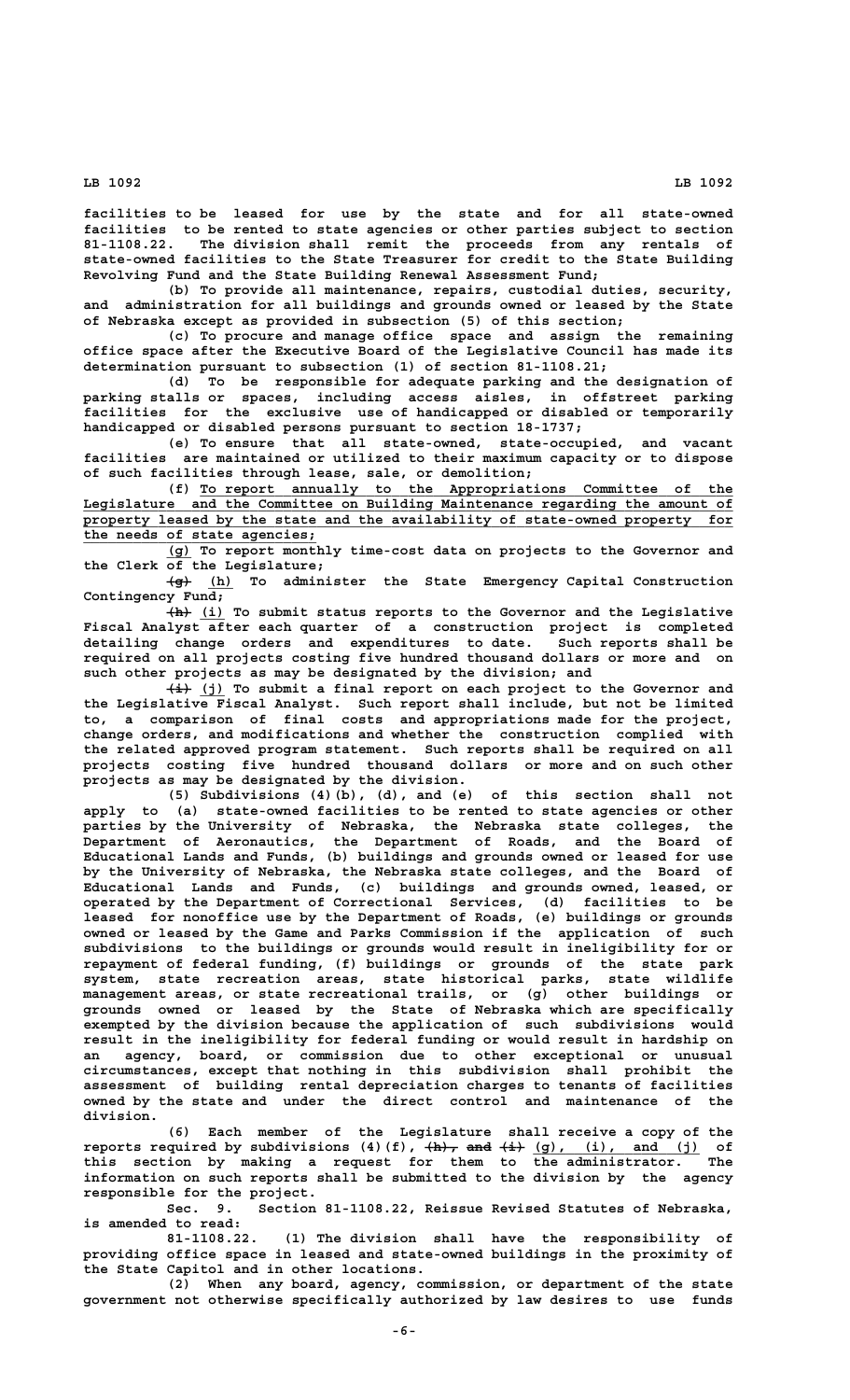**available for the purpose of renting office space outside of the State Capitol, it shall submit a request to the Director of Administrative Services.\_** accompanied by a certificate from the Committee on Building Maintenance that **there is no state-owned property which is adequate or which through ————— —— —— ——————————— ———————— ————— —— ———————— —— ————— —————— cost-effective renovation, as determined by the division, could be made —————————————— ——————————— —— —————————— —— ——— ————————— ————— —— ———** adequate to meet the needs of the board, agency, commission, or department. **If the director approves the lease, the terms and location shall be approved by the director and the administrator in writing and the leases shall be entered into and administered by the administrator on behalf of the board, agency, commission, or department. A copy of all such lease contracts shall be kept on file by the state building division and shall be open to inspection by the Legislature and the public during normal business hours.**

**(3) The administrator shall develop a system of charges to cover basic rental, maintenance, renovations, and operation of such leased and owned properties. The charges to state agencies, boards, commissions, or departments of state government shall be paid from funds available for the purpose of renting space on a regular basis and placed, as applicable, in the State Building Revolving Fund, which fund is hereby created, and the State Building Renewal Assessment Fund. The administrator shall make payments for basic rentals, renovations, and maintenance and operational costs of all leased and owned buildings from the State Building Revolving Fund.**

**(4) The charges for such leased and owned properties shall only be adjusted by the administrator on July 1. Prior to any adjustment in the system of charges, the Department of Administrative Services, on or before December 1 of the year preceding the effective date of such adjustment, shall provide written notification to the Committee on Building Maintenance, the Clerk of the Legislature, and the Legislative Fiscal Analyst of the proposed adjustment to the system of charges.**

**(5) Commencing on April 18, 1992, all leases of real property entered into by any state agency, board, commission, or department shall be subject to this section. Leases held by a state agency, board, commission, or department on such date shall be valid until the lease contract is terminated or is subject to renewal. The division shall monitor all such leases and determine when the lease is subject to renewal. Once the determination is made, the division shall cancel the lease as of the renewal date and shall treat the need of the agency, board, commission, or department as an original request for space and subject to this section. This subsection shall not apply to (a) state-owned facilities to be rented to state agencies or other parties by the University of Nebraska, the Nebraska state colleges, the Department of Aeronautics, the Department of Roads, and the Board of Educational Lands and Funds, (b) facilities to be leased for use by the University of Nebraska, the Nebraska state colleges, and the Board of Educational Lands and Funds, (c) facilities to be leased for nonoffice use by the Department of Roads, or (d) facilities controlled by the State Department of Education, which were formerly controlled by the Nebraska School for the Visually Handicapped, to be rented to state agencies or other parties by the department.**

 **\_\_\_\_\_\_\_\_\_\_\_\_\_\_\_\_\_\_\_\_\_\_\_\_\_\_\_\_\_\_\_\_\_\_\_\_\_\_\_\_\_\_\_\_\_\_\_\_\_\_\_\_\_\_\_\_ Sec. 10. The Department of Administrative Services shall not sell** the property known as the Ferguson House and the appurtenant carriage house  **\_\_\_\_\_\_\_\_\_\_\_\_\_\_\_\_\_\_\_\_\_\_\_\_\_\_\_\_\_\_\_\_\_\_\_\_\_\_\_\_\_\_\_\_\_\_\_\_\_\_\_\_\_\_\_\_\_\_\_\_\_\_\_\_\_\_\_\_\_\_\_\_\_\_\_\_\_\_ located at 700 South 16th Street, Lincoln, Nebraska. The legal description of \_\_\_\_\_\_\_\_\_\_\_\_\_\_\_\_\_\_\_\_\_\_\_\_\_\_\_\_\_\_\_\_\_\_\_\_\_\_\_\_\_\_\_\_\_\_\_\_\_\_\_\_\_\_\_\_\_\_\_\_\_\_\_\_\_\_\_\_\_\_\_\_\_\_\_\_\_\_ this property is lots 4, 5, and 6, block 153, original plat, Lincoln, \_\_\_\_\_\_\_\_\_\_\_\_\_\_\_\_\_\_\_\_\_\_\_\_\_\_\_ Lancaster County, Nebraska.**

**Sec. 11. Section 85-414, Reissue Revised Statutes of Nebraska, is amended to read:**

**85-414. (1) Beginning with the fiscal year commencing July 1, 1999, and continuing through the fiscal year ending June 30, 2009, the Legislature shall appropriate each fiscal year from the General Fund an amount not less than five million five hundred thousand dollars to the University of Nebraska Facilities Program to be used by the Board of Regents of the University of Nebraska to accomplish projects as provided in this section. Through the allotment process established in section 81-1113, the Department of Administrative Services shall make appropriated funds available. Undisbursed appropriations balances existing in the University of Nebraska Facilities Program at the end of each fiscal year until June 30, 2012, shall be and are hereby reappropriated.**

**(2) The Legislature finds and determines that the projects funded through the University of Nebraska Facilities Program are of critical importance to the State of Nebraska. It is the intent of the Legislature that the appropriations to the program shall not be reduced until all contracts and securities relating to the construction and financing of the projects or portions of the projects funded from such funds or accounts of such funds are completed or paid but in no case shall such appropriations extend beyond the**